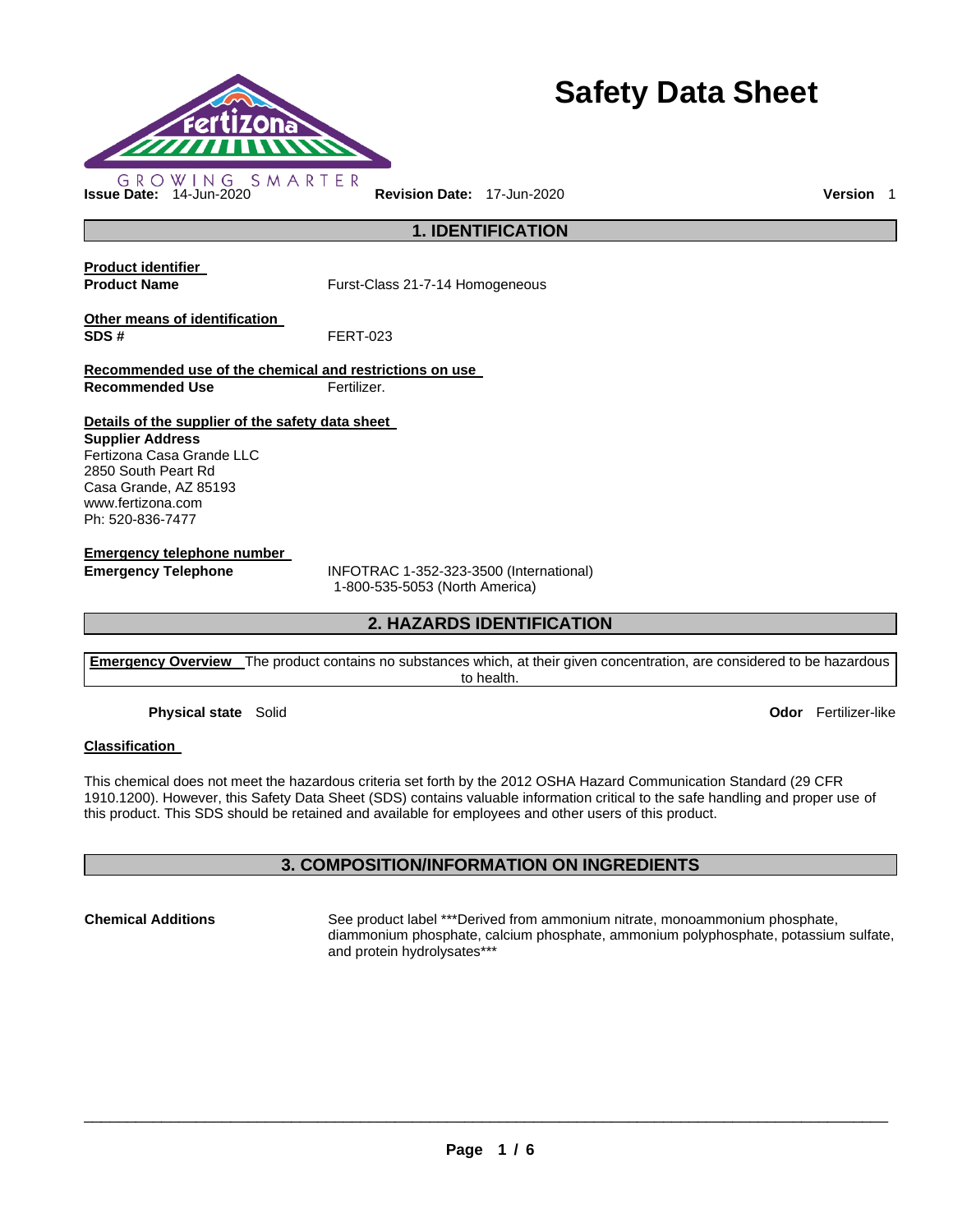### \_\_\_\_\_\_\_\_\_\_\_\_\_\_\_\_\_\_\_\_\_\_\_\_\_\_\_\_\_\_\_\_\_\_\_\_\_\_\_\_\_\_\_\_\_\_\_\_\_\_\_\_\_\_\_\_\_\_\_\_\_\_\_\_\_\_\_\_\_\_\_\_\_\_\_\_\_\_\_\_\_\_\_\_\_\_\_\_\_\_\_\_\_ **4. FIRST AID MEASURES**

#### **Description of first aid measures**

| <b>General Advice</b>     | Provide this SDS to medical personnel for treatment.                                                                                                                                          |
|---------------------------|-----------------------------------------------------------------------------------------------------------------------------------------------------------------------------------------------|
| <b>Eye Contact</b>        | Rinse cautiously with water for several minutes. Remove contact lenses, if present and<br>easy to do. Continue rinsing. If eye irritation persists: Get medical advice/attention.             |
| <b>Skin Contact</b>       | Wash with plenty of water. Take off contaminated clothing. Wash contaminated clothing<br>before reuse. If skin irritation persists, call a physician.                                         |
| <b>Inhalation</b>         | Remove exposed individual(s) to fresh air for 20 minutes. Consult a physician/poison center<br>if individual's condition declines or if symptoms persist.                                     |
| Ingestion                 | Rinse mouth. Do NOT induce vomiting. Drink 1 or 2 glasses of water. Never give anything<br>by mouth to an unconscious person. Call a poison center or doctor/physician if you feel<br>unwell. |
|                           | Most important symptoms and effects, both acute and delayed                                                                                                                                   |
| <b>Symptoms</b>           | May cause eye and skin irritation.                                                                                                                                                            |
|                           | Indication of any immediate medical attention and special treatment needed                                                                                                                    |
| <b>Notes to Physician</b> | Treat symptomatically.                                                                                                                                                                        |

# **5. FIRE-FIGHTING MEASURES**

#### **Suitable Extinguishing Media**

Use extinguishing measures that are appropriate to local circumstances and the surrounding environment.

#### **Unsuitable Extinguishing Media** Not determined.

#### **Specific Hazards Arising from the Chemical**

Product is not flammable.

**Hazardous combustion products** Carbon oxides. Nitrogen oxides (NOx).

#### **Protective equipment and precautions for firefighters**

As in any fire, wear self-contained breathing apparatus pressure-demand, MSHA/NIOSH (approved or equivalent) and full protective gear.

# **6. ACCIDENTAL RELEASE MEASURES**

#### **Personal precautions, protective equipment and emergency procedures**

| <b>Personal Precautions</b>                          | Wear protective clothing as described in Section 8 of this safety data sheet. Ventilate area<br>of leak or spill.              |  |
|------------------------------------------------------|--------------------------------------------------------------------------------------------------------------------------------|--|
| <b>Environmental precautions</b>                     |                                                                                                                                |  |
| <b>Environmental precautions</b>                     | Do not allow into any sewer, on the ground or into any body of water. See Section 12 for<br>additional Ecological Information. |  |
| Methods and material for containment and cleaning up |                                                                                                                                |  |

#### **Methods for Containment** Prevent further leakage or spillage if safe to do so.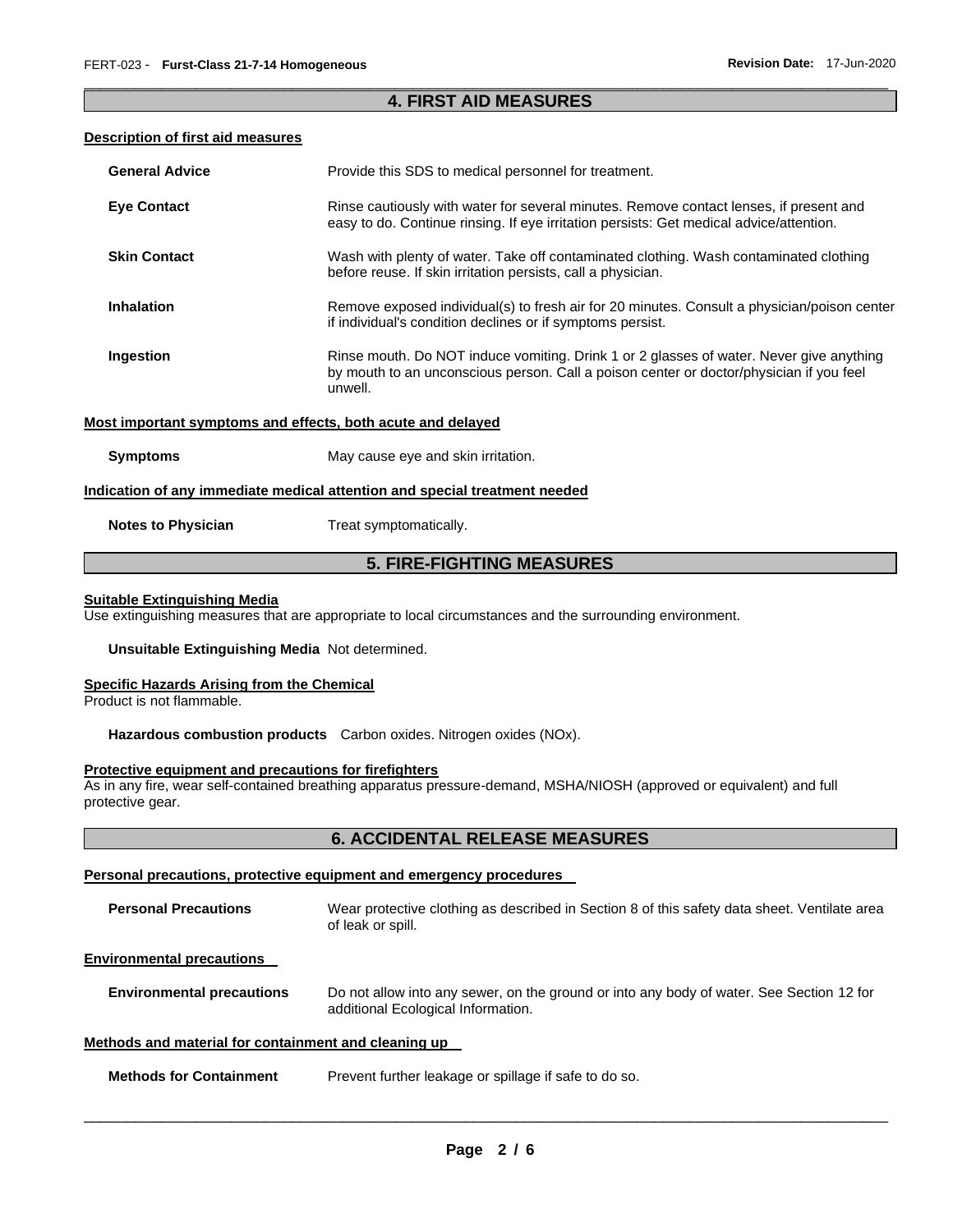| <b>Methods for Clean-Up</b>                                  | Avoid creating dust. Reclaim where possible. Sweep up and shovel into suitable containers<br>for disposal. For waste disposal, see section 13 of the SDS.                                                                                                                                                                                                                            |  |  |  |
|--------------------------------------------------------------|--------------------------------------------------------------------------------------------------------------------------------------------------------------------------------------------------------------------------------------------------------------------------------------------------------------------------------------------------------------------------------------|--|--|--|
| 7. HANDLING AND STORAGE                                      |                                                                                                                                                                                                                                                                                                                                                                                      |  |  |  |
| <b>Precautions for safe handling</b>                         |                                                                                                                                                                                                                                                                                                                                                                                      |  |  |  |
| <b>Advice on Safe Handling</b>                               | Avoid generation of dust. Wear eye/face protection. Wear protective gloves/protective<br>clothing. Do not eat, drink or smoke when using this product. Use personal protection<br>recommended in Section 8. Wash face, hands and any exposed skin thoroughly after<br>handling. Avoid breathing dusts. Use only in well ventilated areas. Observe precautions<br>found on the label. |  |  |  |
| Conditions for safe storage, including any incompatibilities |                                                                                                                                                                                                                                                                                                                                                                                      |  |  |  |
| <b>Storage Conditions</b>                                    | Keep containers tightly closed in a dry, cool and well-ventilated place.                                                                                                                                                                                                                                                                                                             |  |  |  |
| <b>Incompatible Materials</b>                                | Strong oxidizing agents. Strong acids. Strong bases.                                                                                                                                                                                                                                                                                                                                 |  |  |  |
|                                                              | 8. EXPOSURE CONTROLS/PERSONAL PROTECTION                                                                                                                                                                                                                                                                                                                                             |  |  |  |
| <b>Exposure Guidelines</b>                                   | This product, as supplied, does not contain any hazardous materials with occupational<br>exposure limits established by the region specific regulatory bodies                                                                                                                                                                                                                        |  |  |  |
| <b>Appropriate engineering controls</b>                      |                                                                                                                                                                                                                                                                                                                                                                                      |  |  |  |
| <b>Engineering Controls</b>                                  | Apply technical measures to comply with the occupational exposure limits. Maintain eye<br>wash fountain and quick-drench facilities in work area.                                                                                                                                                                                                                                    |  |  |  |
|                                                              | Individual protection measures, such as personal protective equipment                                                                                                                                                                                                                                                                                                                |  |  |  |
| <b>Eye/Face Protection</b>                                   | Safety glasses as a minimum for protection. Refer to 29 CFR 1910.133 for eye and face<br>protection regulations.                                                                                                                                                                                                                                                                     |  |  |  |
| <b>Skin and Body Protection</b>                              | Wear protective gloves and protective clothing. Refer to 29 CFR 1910.138 for appropriate<br>skin and body protection.                                                                                                                                                                                                                                                                |  |  |  |
| <b>Respiratory Protection</b>                                | If necessary, wear a MSHA/NIOSH-approved respirator. Refer to 29 CFR 1910.134 for<br>respiratory protection requirements.                                                                                                                                                                                                                                                            |  |  |  |
|                                                              | General Hygiene Considerations Avoid contact with skin, eyes and clothing. After handling this product, wash hands before<br>eating, drinking, or smoking. If contact occurs, remove contaminated clothing. If needed,<br>take first aid action shown on section 4 of this SDS. Launder contaminated clothing before<br>reuse.                                                       |  |  |  |
|                                                              | 9. PHYSICAL AND CHEMICAL PROPERTIES                                                                                                                                                                                                                                                                                                                                                  |  |  |  |

## **Information on basic physical and chemical properties**

**Physical state** Solid<br> **Appearance** Not d **Appearance** Not determined **Odor** Fertilizer-like

**Property Manual Property Property Contract Values Values Contract Property Remarks • Method pH Property Remarks • Method D Values**<br>Not determined **Melting point / freezing point** Not determined **Boiling point / boiling range** Not determined **Flash point CONSERVING CONSERVING PROPERTIES**<br> **Evaporation Rate Not determined Evaporation Rate** 

**Odor Threshold**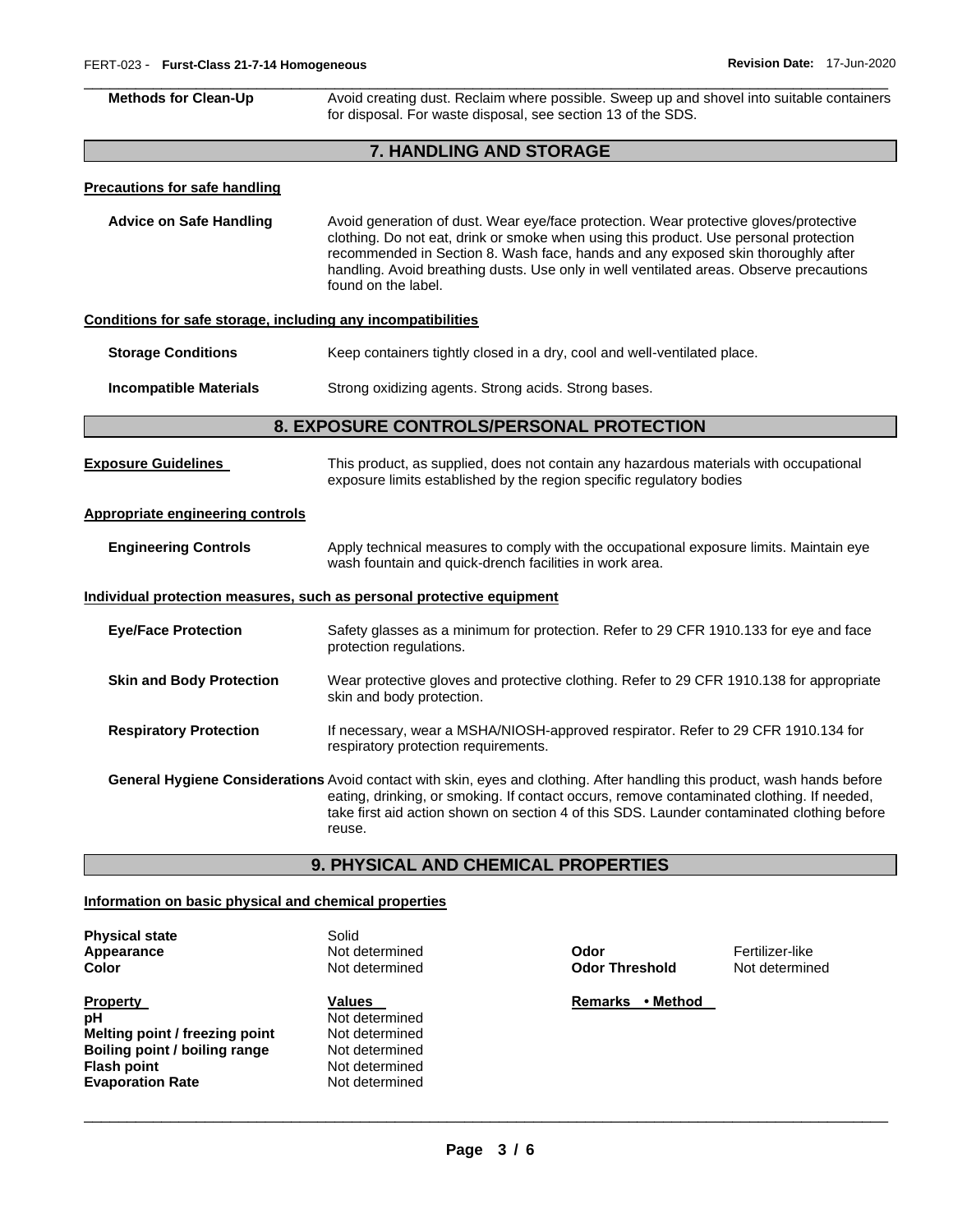| Not determined   |
|------------------|
|                  |
| Not determined   |
| Not determined   |
| Not determined   |
| Not determined   |
| Not determined   |
| Soluble in water |
| Not determined   |
| Not determined   |
| Not determined   |
| Not determined   |
| Not determined   |
| Not determined   |
| Not determined   |
| Not determined   |
|                  |

# **10. STABILITY AND REACTIVITY**

#### **Reactivity**

Not reactive under normal conditions.

#### **Chemical stability**

Stable under recommended storage conditions.

#### **Possibility of hazardous reactions**

None under normal processing.

#### **Conditions to Avoid**

Keep out of reach of children. Avoid generation of dust.

#### **Incompatible materials**

Strong oxidizing agents. Strong acids. Strong bases.

#### **Hazardous decomposition products**

None known based on information supplied.

# **11. TOXICOLOGICAL INFORMATION**

#### **Information on likely routes of exposure**

| <b>Product Information</b>                    |                                                         |
|-----------------------------------------------|---------------------------------------------------------|
| <b>Eve Contact</b>                            | May cause mechanical eye irritation.                    |
| <b>Skin Contact</b>                           | Prolonged contact may cause redness and irritation.     |
| <b>Inhalation</b>                             | May cause irritation if inhaled.                        |
| Ingestion                                     | May cause nausea, vomiting, stomach ache, and diarrhea. |
| <b>Component Information</b><br>Not available |                                                         |

#### **Symptoms related to the physical, chemical and toxicological characteristics**

**Symptoms** Please see section 4 of this SDS for symptoms.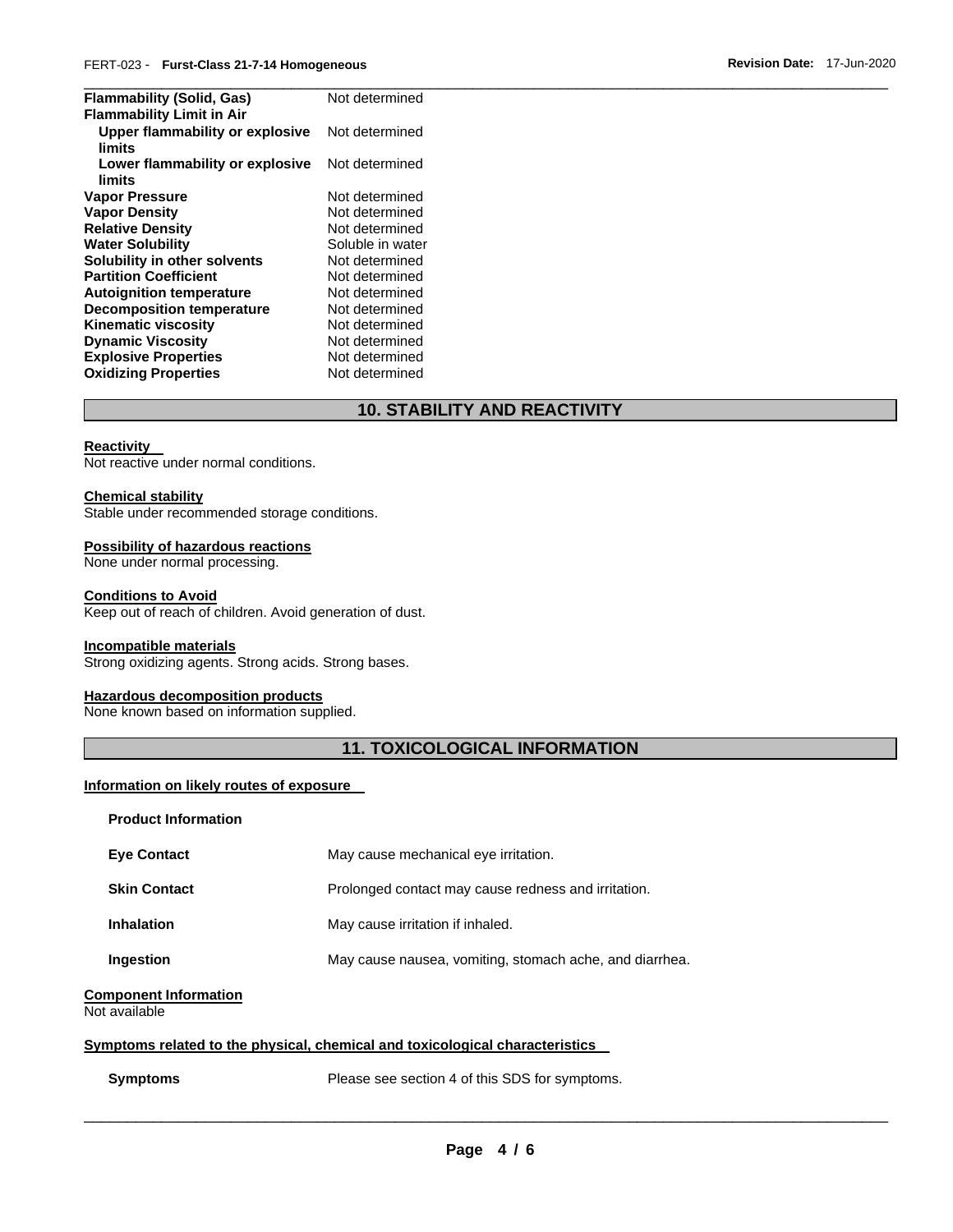#### **Delayed and immediate effects as well as chronic effects from short and long-term exposure**

**Carcinogenicity** Based on the information provided, this product does not contain any carcinogens or potential carcinogens as listed by OSHA, IARC or NTP.

\_\_\_\_\_\_\_\_\_\_\_\_\_\_\_\_\_\_\_\_\_\_\_\_\_\_\_\_\_\_\_\_\_\_\_\_\_\_\_\_\_\_\_\_\_\_\_\_\_\_\_\_\_\_\_\_\_\_\_\_\_\_\_\_\_\_\_\_\_\_\_\_\_\_\_\_\_\_\_\_\_\_\_\_\_\_\_\_\_\_\_\_\_

#### **Numerical measures of toxicity**

**The following values are calculated based on chapter 3.1 of the GHS document** No values to calculate.

# **12. ECOLOGICAL INFORMATION**

#### **Ecotoxicity**

An environmental hazard cannot be excluded in the event of unprofessional handling or disposal.

# **Component Information**

Not available

#### **Persistence/Degradability**

Not determined.

#### **Bioaccumulation**

There is no data for this product.

#### **Mobility**

Not determined

#### **Other Adverse Effects**

Not determined

# **13. DISPOSAL CONSIDERATIONS**

#### **Waste Treatment Methods**

| <b>Disposal of Wastes</b>        | Disposal should be in accordance with applicable regional, national and local laws and<br>regulations.                         |  |  |
|----------------------------------|--------------------------------------------------------------------------------------------------------------------------------|--|--|
| <b>Contaminated Packaging</b>    | Disposal should be in accordance with applicable regional, national and local laws and<br>regulations.                         |  |  |
| <b>14. TRANSPORT INFORMATION</b> |                                                                                                                                |  |  |
| <b>Note</b>                      | Please see current shipping paper for most up to date shipping information, including<br>exemptions and special circumstances. |  |  |
| <b>DOT</b>                       | Not regulated                                                                                                                  |  |  |
| <u>IATA</u>                      | Not regulated                                                                                                                  |  |  |
| <b>IMDG</b>                      | Not regulated                                                                                                                  |  |  |